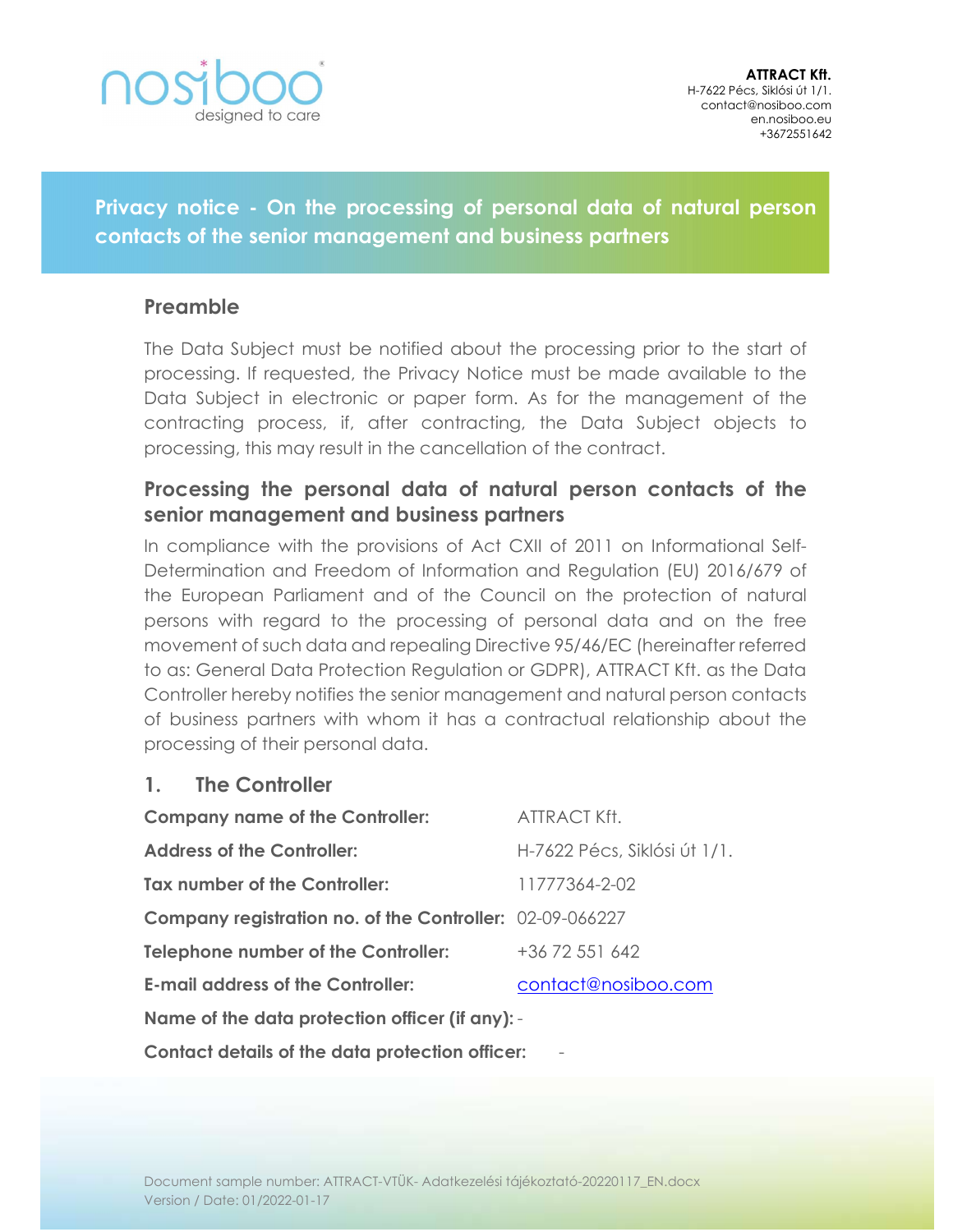

## 2. The personal data processed

#### 2.1 Categories of data processed, the purpose and legal basis of processing

| <b>Personal data</b>                                                                                                                                   | <b>Purpose of processing</b>                                                                                                                           | Legal basis of<br>processing                                                                                                                                                                                                                                                    |
|--------------------------------------------------------------------------------------------------------------------------------------------------------|--------------------------------------------------------------------------------------------------------------------------------------------------------|---------------------------------------------------------------------------------------------------------------------------------------------------------------------------------------------------------------------------------------------------------------------------------|
| In case of a senior<br>manager:<br><b>Surname and first</b><br>name, title, telephone<br>number and e-mail<br>address (if included in<br>the contract) | Contract<br>management, business<br>process support and<br>communication                                                                               | Pursuant to Article 6<br>paragraph (1) item (b)<br>(performance of a<br>contractual obligation),<br>item (c) (performance<br>of a legal obligation)<br>and item (f) (legitimate<br>interest) of Regulation<br>(EU) 2016/679 of the<br>European Parliament<br>and of the Council |
| In case of a contact<br>person:<br>Surname and first<br>name, title, telephone<br>number and e-mail<br>address                                         | Communication<br>regarding order<br>fulfilment, scheduling,<br>quality management<br>coordination and other<br>general administration<br><i>issues</i> | Pursuant to Article 6<br>paragraph (1) item (f)<br>(legitimate interest) of<br>Regulation (EU)<br>2016/679 of the<br>European Parliament<br>and of the Council                                                                                                                  |

#### 2.2 Duration of data processing (storage)

The Controller shall store the personal data in its possession for 5 (five) years after the termination of the contractual relationship. The accounting records and supporting documents generated during the contract period shall be kept by the Controller for the current year and subsequently for a period of 8 (eight) years pursuant to Section 169, paragraph (1) of Act C of 2000 on Accounting.

#### 2.3 Profiling during data processing

No profiling is being performed during data processing.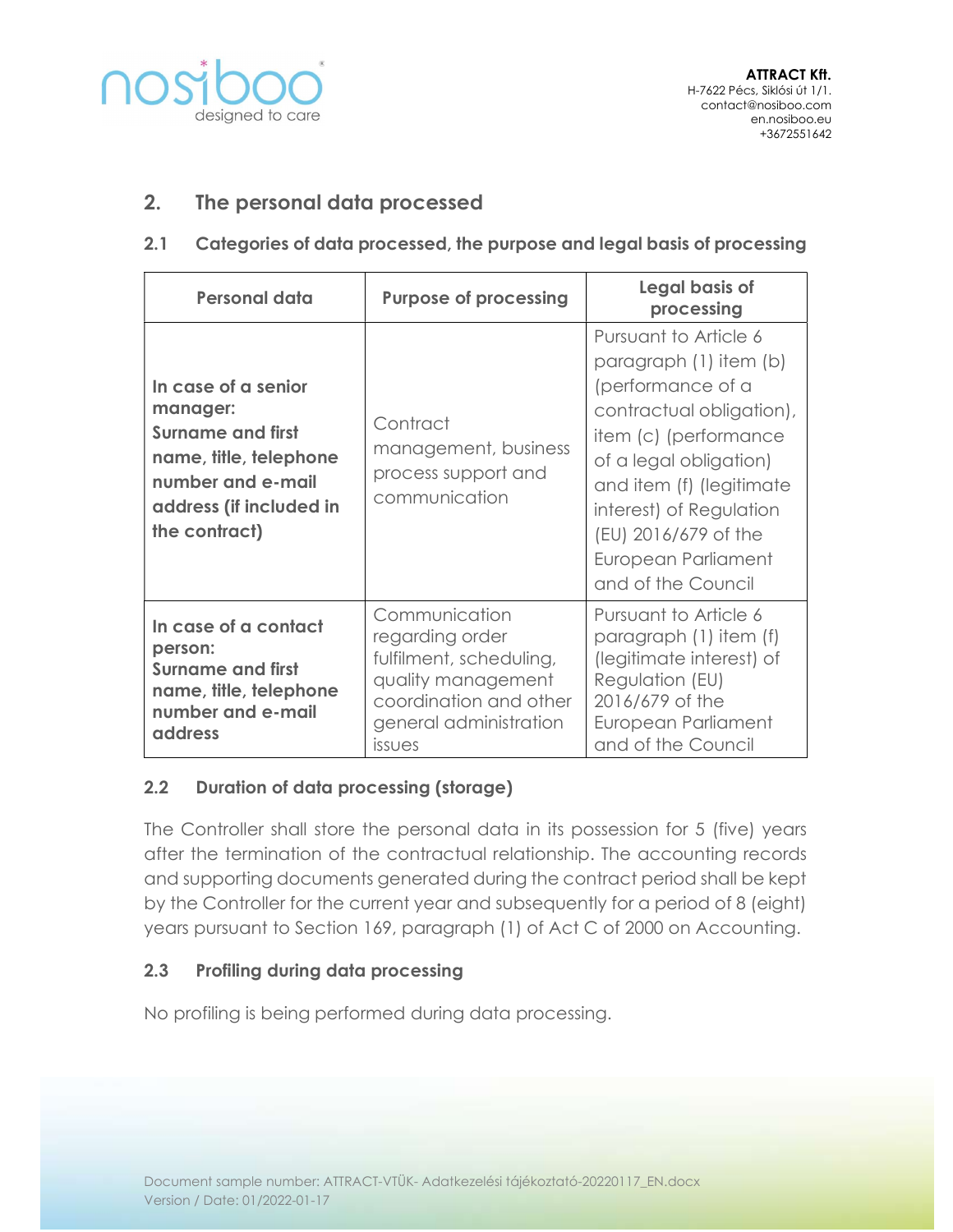

### 2.4 Automated decision-making during data processing

No automated decision-making is being performed during data processing. If this changes, the Controller shall provide the Data Subject with the possibility of manual, human intervention.

### 2.5 Source of the personal data processed

The personal data processed by the Controller come directly from the Data Subject.

#### 2.6 Data transfer

Data are transferred to:

| Category                                                                                              | Company name, registered seat, activity                                                                                                                                                                                                                                                                                                                                                                                                                                                                                                                                                                                                                                                                                                                                                                                                                                                                                                                           |
|-------------------------------------------------------------------------------------------------------|-------------------------------------------------------------------------------------------------------------------------------------------------------------------------------------------------------------------------------------------------------------------------------------------------------------------------------------------------------------------------------------------------------------------------------------------------------------------------------------------------------------------------------------------------------------------------------------------------------------------------------------------------------------------------------------------------------------------------------------------------------------------------------------------------------------------------------------------------------------------------------------------------------------------------------------------------------------------|
| <b>Processors (entities</b><br>performing the technical<br>tasks related to processing<br>operations) | Pintér-Audit Könyvvizsgáló Kft. (seat: H-7634<br>Pécs, Kovács Béla utca 6.) – Accounting<br>Réder & Réder Kft. (seat: H-7624 Pécs, Jurisics<br>Miklós utca 5.3. em. 8) – System administrator<br>and hosting services<br>DIGI Távközlési és Szolgáltató Kft. (seat: H-1134<br>Budapest, Váci út 35.) – Fixed-line internet<br>services<br>MiniCRM Zrt. (seat: H-1075 Budapest, Madách<br>Imre út 13-14.) – Customer relationship<br>management software<br>Microsoft Ireland Operations Ltd. (One<br>Microsoft Place, South County Business Park<br>Leopardstown Dublin 18, D18 P521 / Microsoft<br>Corporation, 15010 NE 36th Street, Microsoft<br>Campus Building 92, Redmond, WA 98052) -<br>MS Office365 provider<br>Telenor Magyarország Zrt. (seat: H-2045<br>Törökbálint, Pannon út 1.) - Management of<br>company fleet telephones<br>Magyar Telekom Nyrt. (seat: H-1097 Budapest,<br>Könyves Kálmán krt. 36.) – Provision of fixed<br>telephone services |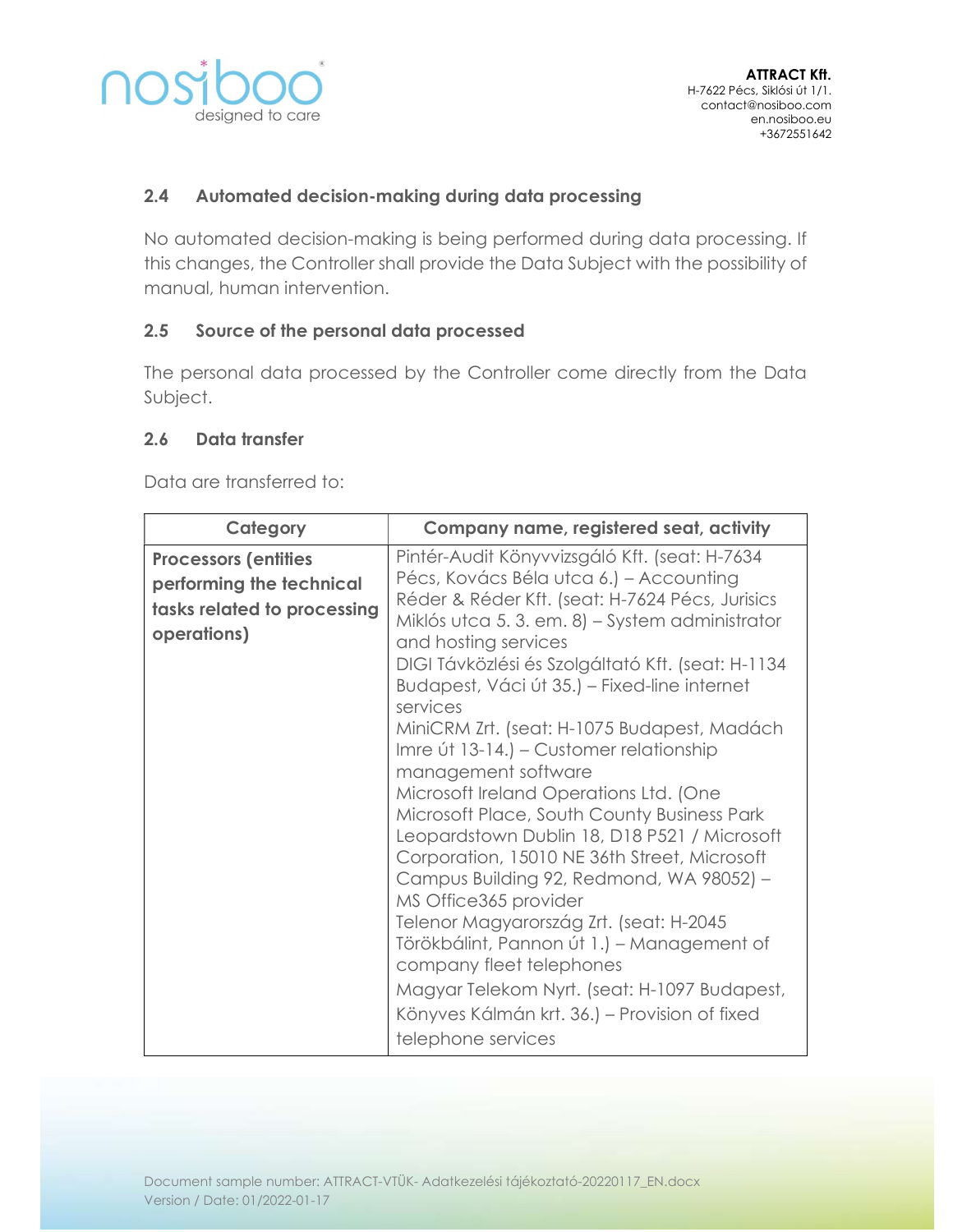

Data are transferred to:

| Category                                                                                                                                                         | Company name, registered seat, activity                                                                                                                                                                                             |
|------------------------------------------------------------------------------------------------------------------------------------------------------------------|-------------------------------------------------------------------------------------------------------------------------------------------------------------------------------------------------------------------------------------|
| <b>Recipients (the natural or</b><br>legal person, public<br>authority, agency or any<br>other body with whom or<br>to which the personal<br>data are disclosed) | GLS General Logistics Systems Hungary Csomag-<br>Logisztikai Kft. (seat: H-2351 Alsónémedi, Európa<br>u. 2.) – Home delivery of parcels<br>Magyar Posta Zrt. (seat: H-1113 Budapest,<br>Dunavirág utca 2-6.) – Postal mail delivery |

Data transfers to third countries:

| Category                 | Company name, registered seat, activity          |
|--------------------------|--------------------------------------------------|
| Third (non-EU) countries | Microsoft Ireland Operations Ltd. (One Microsoft |
|                          | Place, South County Business Park Leopardstown   |
|                          | Dublin 18, D18 P521 / Microsoft Corporation,     |
|                          | 15010 NE 36th Street, Microsoft Campus Building  |
|                          | 92, Redmond, WA 98052) - MS Office365            |
|                          | provider                                         |

In addition to the above, the personal data of the Data Subject may also be accessed by employees of the Controller to the extent and for the duration necessary for the performance of their duties at work.

## 2.7 Joint processing

There is no joint processing of data.

## 2.8 Access to personal data and data security measures

Restriction of access: Documentation containing personal data is handled with appropriate security measures in place, and the scope of persons authorized for access is restricted.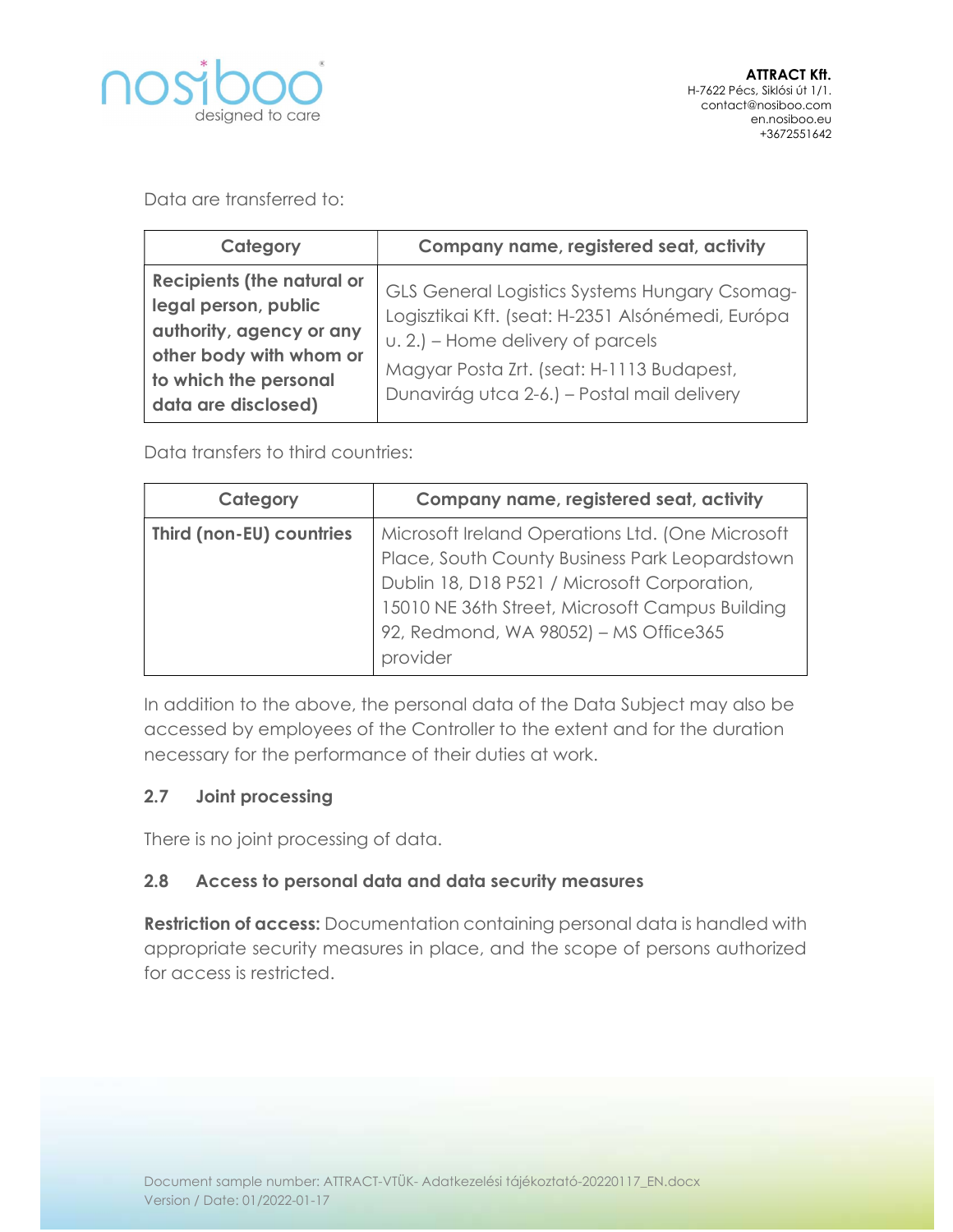

In the context of company processes, documentation containing personal data is stored separately in a structured system. Hardcopy documentation is stored in a lockable office. The office is equipped with an alarm system for property protection and personal safety purposes.

**Data security measures:** A business e-mail system is used in the data processing process. Cloud-based storage is protected by access right management and password protection. Data are transferred to controllers via this platform. The network is protected by virus protection and firewalls. Security backups are made at regular intervals. Personal data are stored in a structured system, in the software used by the company. Central password and access right management is in place.

The Data Controller shall choose the IT tools it uses in such a way that the data processed are accessible to those authorised to access them, their authenticity is ensured, their integrity is verifiable, and they are protected against unauthorised access.

The Data Controller's IT system and network are protected against computer fraud, espionage, sabotage, vandalism, fire and flood, computer viruses, computer intrusions and attacks that could lead to denial of service. The Data Controller ensures security through server-level and application-level protection procedures.

Electronic messages transmitted over the internet, regardless of the protocol (e-mail, web, ftp, etc.), are vulnerable to network threats that could lead to fraudulent activity or the disclosure or modification of information.

The Controller shall take all reasonable precautions to protect against such threats. It monitors systems in order to record any security discrepancies and to provide evidence of any security incidents. However, it is well known – and therefore, known to those concerned – that the internet is not 100% secure. The Data Controller is not liable for any damage caused by an indefensible attack, despite the utmost care.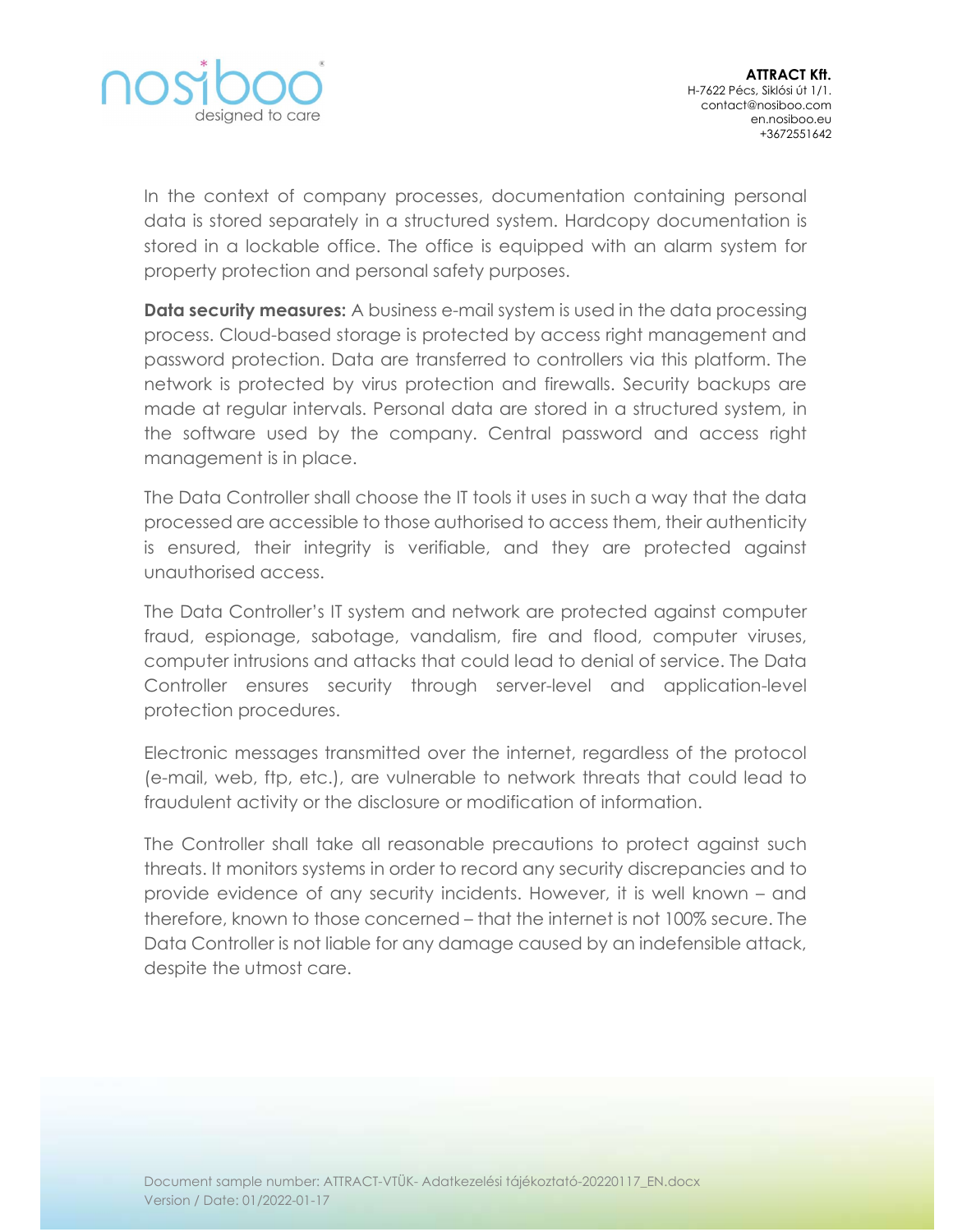

### 2.9 Other data processing

The Controller informs the Data Subject that the authorities and other bodies authorised by law may contact the Controller for the purpose of providing information, communicating or transmitting data or documents. However, in this case, the Controller shall disclose personal data only to the extent strictly necessary for the purpose of the request.

## 3. Rights of the Data Subject

**Right to request and receive information** – The Data Subject has the right to request and receive information on the method of personal data processing prior to the start of processing.

**Right to rectification** – The Data Subject has the right to request the rectification of personal data, if the personal data stored at the Controller are untrue or incorrect and they can prove this.

Right to access - The Data Subject has the right to request from the Controller the personal data stored concerning the Data Subject.

**Right to data portability** – The Data Subject has the right to request the personal data stored concerning them digitally, in a table form.

**Right to review automated decision-making** – The Data Subject has the right to request the manual review of all processes where the Controller has used automated decision-making with legal effect concerning the Data Subject.

**Right to object** – Where the legal basis is based on legitimate interest or public authority, the Data Subject may object to the processing of their personal data, but such objection does not imply the immediate erasure of their data.

**The right to restrain** – If the Data Subject does not consider that the Controller is entitled to process their personal data, they may request the suspension of the processing during the investigation.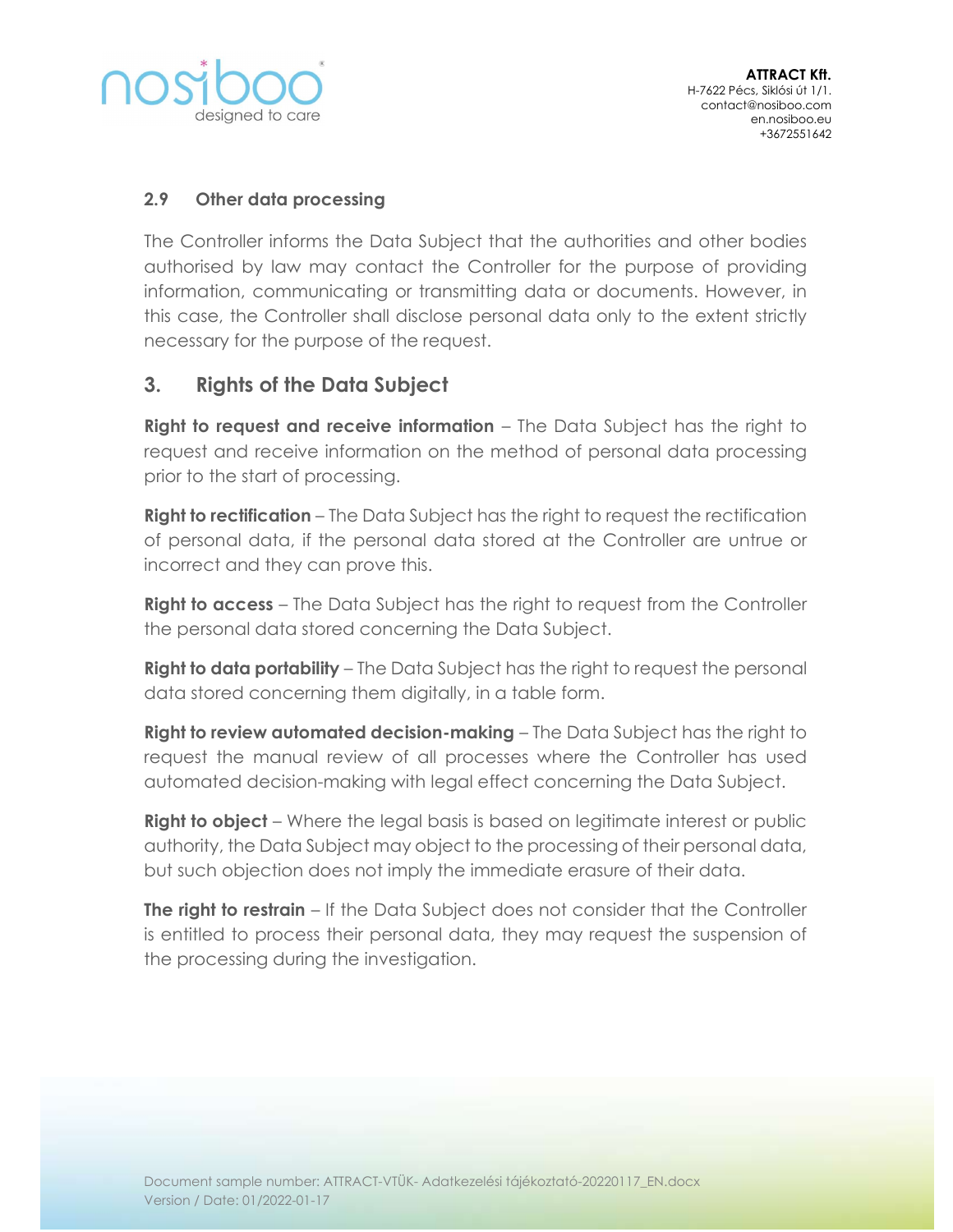

# 4. Lodging complaints

The Data Subject has the right to lodge complaints with the data protection authority. The Data Subject may turn to the Hungarian National Authority for Data Protection and Freedom of Information as follows:

| Name:                    | Nemzeti Adatvédelmi és Információszabadság<br>Hatóság (NAIH) [Hungarian National Authority for<br>Data Protection and Freedom of Information] |
|--------------------------|-----------------------------------------------------------------------------------------------------------------------------------------------|
| <b>Registered seat:</b>  | H-1055 Budapest, Falk Miksa utca 9-11.                                                                                                        |
| <b>Postal address:</b>   | H-1374 Budapest, Pf.: 603.                                                                                                                    |
| E-mail:                  | ugyfelszolgalat@naih.hu                                                                                                                       |
| <b>Telephone number:</b> | $+36(1)391-1400$                                                                                                                              |
| Fax number:              | $+36(1)391-1410$                                                                                                                              |
| Website:                 | https://naih.hu                                                                                                                               |

## 5. Legal remedy

The provisions on legal remedy are set out in Act CXII of 2011 on Informational Self-Determination and Freedom of Information.

If the Data Subject has objected to processing, the Controller investigates the objection within the shortest time possible from the submission of such request, but within 15 days at the latest, makes a decision on the substantiation of the request and informs the applicant of the decision in writing. If the Data Subject does not agree with the decision made by the Controller, or if the Controller fails to observe the above due date, the Data Subject has the right to turn to the court within 30 (thirty) days of the communication of the decision or from the deadline specified.

In the event of the violation of their rights or in the above cases, the Data Subject may file action with a court against the Controller. The court proceeds in the action as a matter of urgency. Alternatively, such proceedings may also be brought before the court competent according to the Data Subject's residence or place of stay.